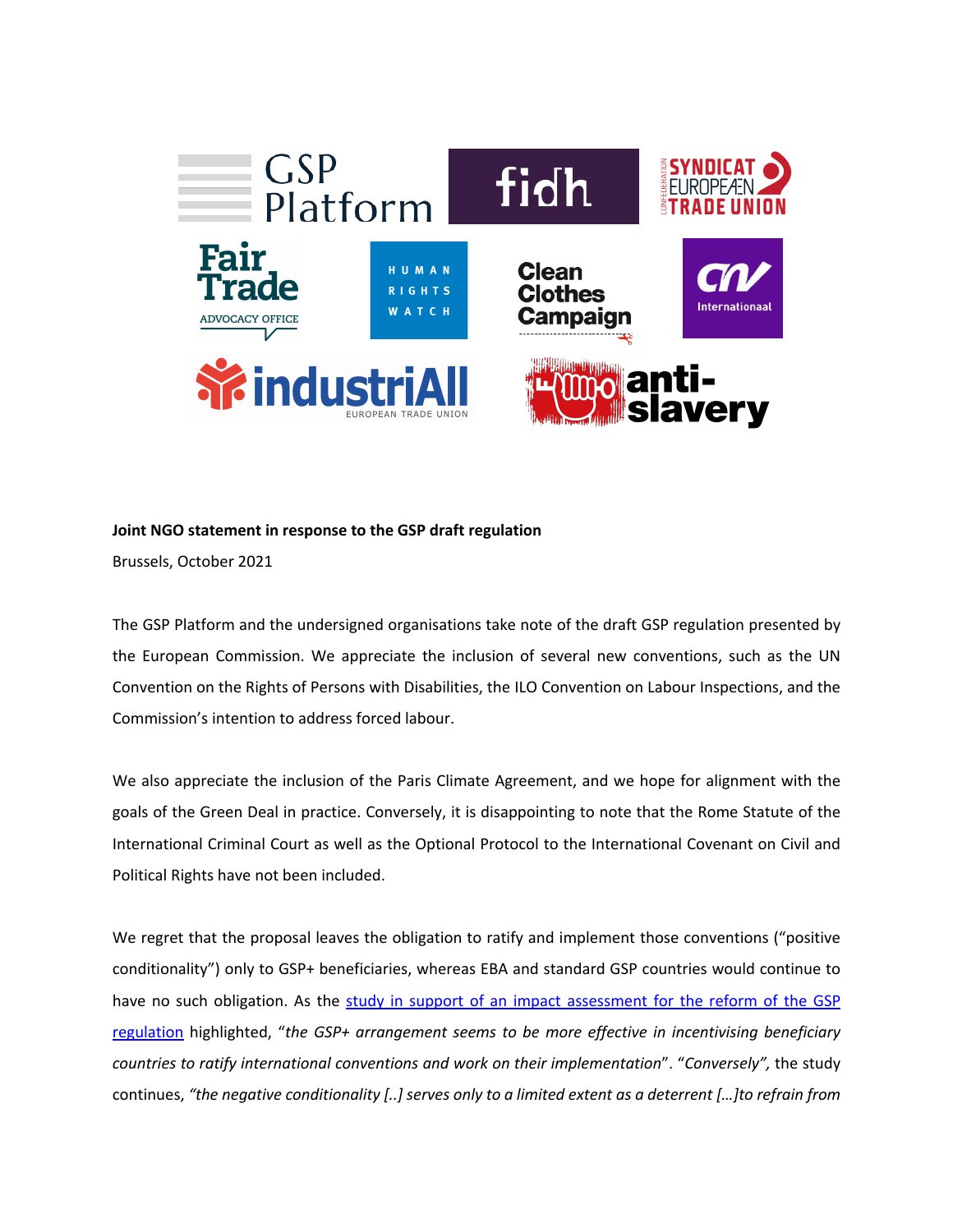*violating the principles established in the conventions* […], *nor does it provide a strong incentive […] to comply with international human and labour rights norms*." The European Parliament and Council of the EU should ensure that positive conditionality, or at least the obligation to ratify the conventions, is extended to all GSP beneficiaries.

We recognise the effort made by the Commission to balance the wishes of all stakeholders. Nevertheless, we regret that core weaknesses of the current scheme, repeatedly highlighted by civil society, academics, and other stakeholders, remain unaddressed, and we invite the Council and the Parliament to engage proactively in the ongoing legislative process to amend the draft as necessary. These weaknesses pertain to a lack of transparency, to the access and effectiveness enforcement procedure, and to the participation of civil society, human rights defenders and trade unions in the monitoring process.

The Parliament, in its 2019 resolution<sup>1</sup> clearly expressed the importance of improved transparency and dialogue to improve oversight and effectiveness of the scheme. The Commission itself, in its report to the Parliament and Council on the midterm evaluation of the GSP scheme, had noted that it would *"explore practical ways of improving transparency of GSP+ monitoring and to further civil society involvement"2* . The steps currently taken are not satisfactory, and it is therefore disappointing to see that this commitment was not properly reflected in the draft regulation.

Engagement with key stakeholders, including trade unions, local community representatives, human rights defenders, and civil society (both local and international) is imperative to ensure that the conventions in the GSP schemes are implemented in practice. As such, increased formalised access to the monitoring process by these groups is vital.

The introduction of a requirement for GSP+ beneficiaries to submit a plan of action for the effective implementation of the relevant conventions can be a positive development, provided the right conditions are met. Future amendments to the regulation should ensure that the final plan of action must be made public, and that it has to receive the approval of the Commission, in consultation with the Parliament and civil society, in order to ensure that it is credible and ambitious, and that it includes specific benchmarks

<sup>&</sup>lt;sup>1</sup> EP Resolution: Implementation of the Generalised Scheme Preferences (GSP) Regulation https://www.europarl.europa.eu/doceo/document/TA-8-2019-0207\_EN.html

<sup>&</sup>lt;sup>2</sup> Report from the Commission to the European Parliament and the Council on the application of Regulation (EU) No 978/2012 applying a Scheme of Generalised Tariff Preferences and repealing Council Regulation (EC) No 732/2008 https://trade.ec.europa.eu/doclib/docs/2018/october/tradoc\_157438.PDF